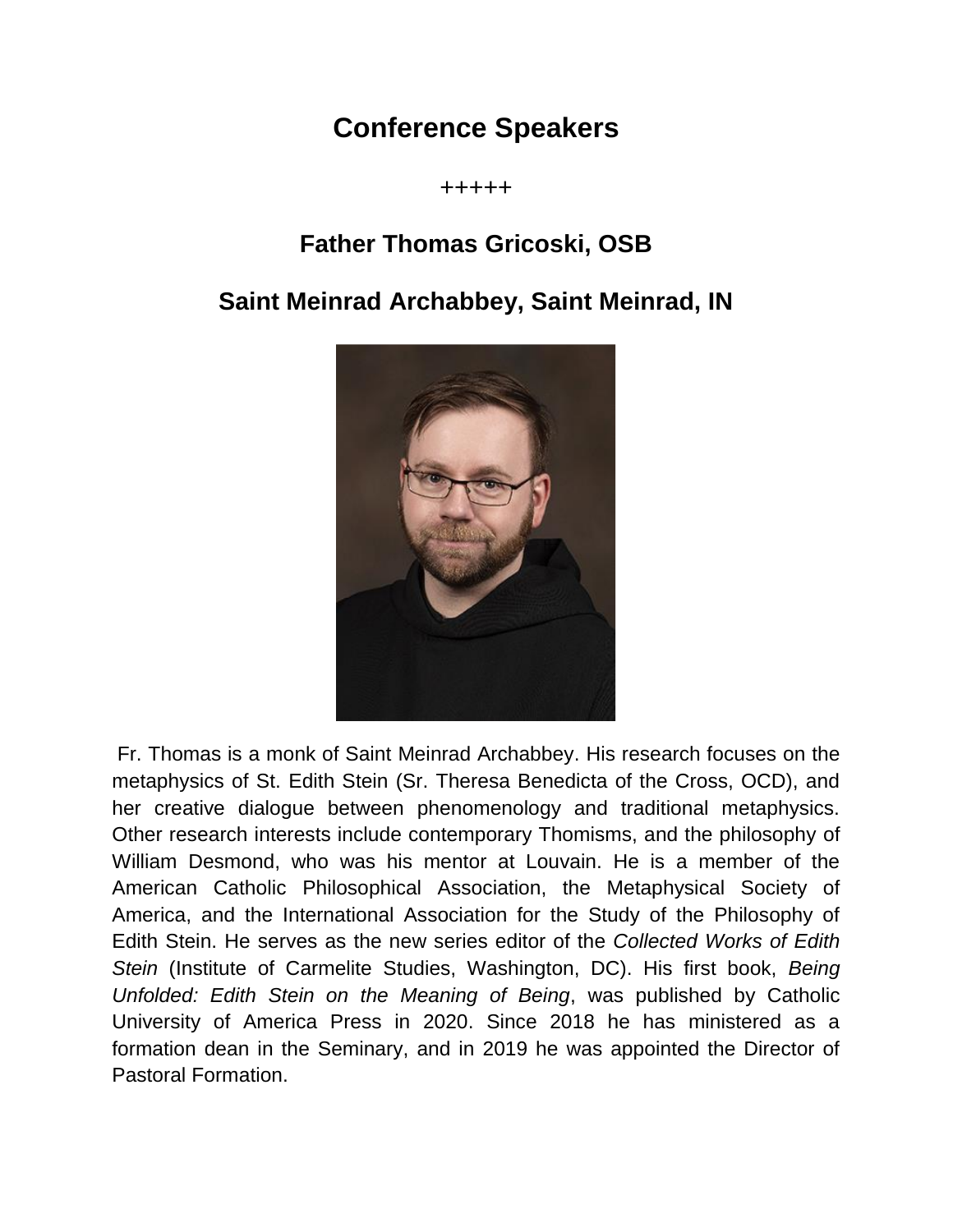

### **Sister Judith Sutera, OSB**

#### **Mount St. Scholastica Monastery, Atchison, KS**



Judith Sutera, OSB, is a Benedictine sister of Mount St. Scholastica in Atchison, KS. She holds degrees in psychology and sociology, with master's degrees in counseling and in monastic theology. A magazine editor and the author of *True Daughters: Monastic identity and American Benedictine Women's History* and other books, she is a director for oblates, teaches courses in monastic spirituality, and gives presentations, retreats, and workshops for monastic communities, academic conferences, formation groups, and retreat centers across the United States. For additional historical background and an introduction to Benedicta Riepp and Boniface Wimmer.